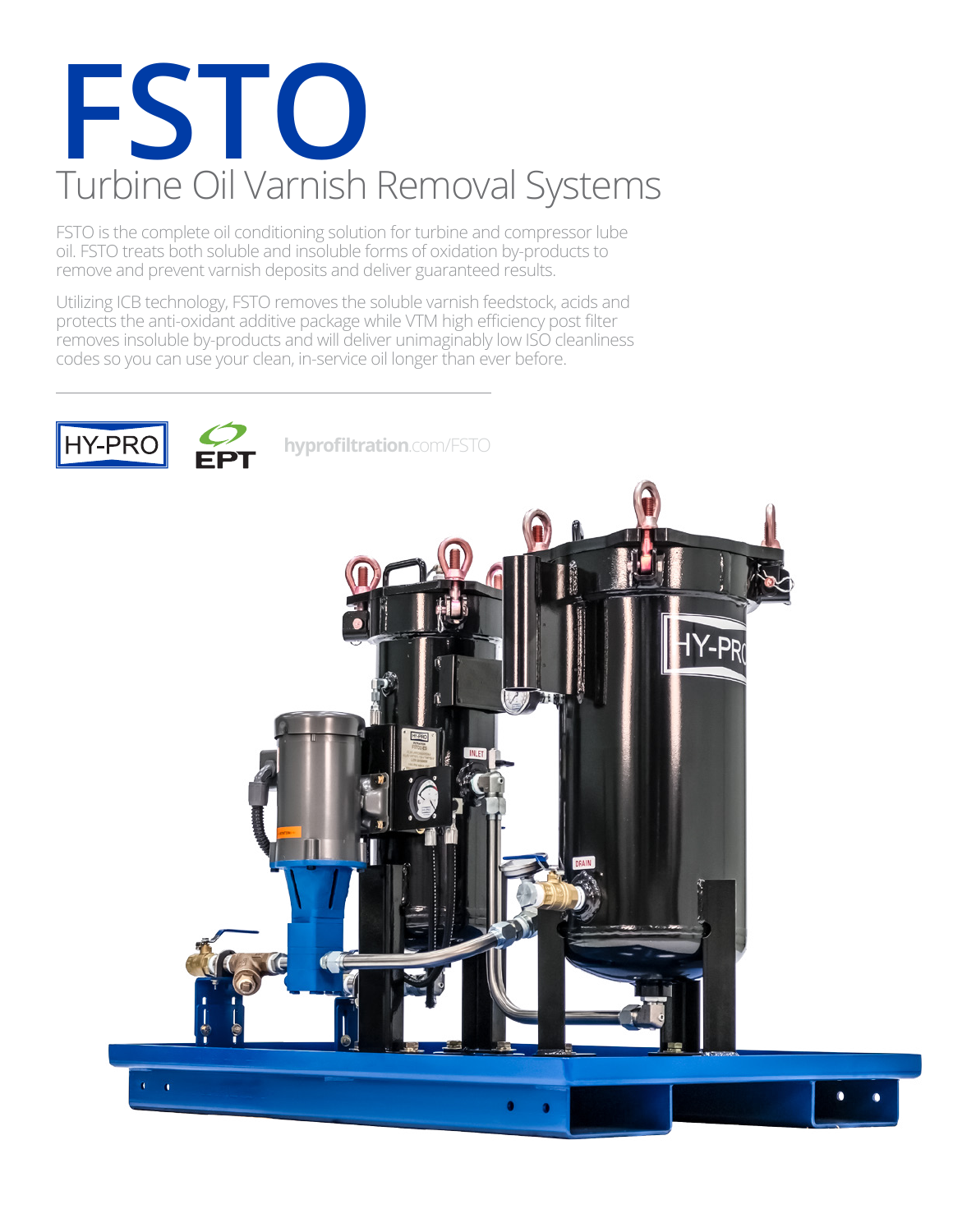#### **Sized just right.**

Not every job calls for a Goliath sized solution. When it comes to small turbine lube oil and compressor reservoirs with contamination problems, the FSTO is sized just right. Sizing and flow rate options mean you get the perfect solution tailored specifically to your systems.





#### **Reverse varnish formation.**

Even before MPC values climb, trending acid number can be a leading indicator of trouble ahead. By removing oxidation by-products, FSTO restores the solubility of your oil which in turn chemically removes varnish deposits in your system. The continuous process goes even further by removing the acids from your system on a molecular level, meaning you're free and clear of varnish and its underlying causes.

### **Continuous varnish control.**

Combined VTM and ICB technologies continuously remove soluble and insoluble oxidation by-products so that your turbines operate uninhibited by varnish. With the added benefits of increasing the lifespan of AO packages, implementing the FSTO to your filtration regime will make unit trips and unplanned downtime a thing of the past.





#### **ISO Codes: right on target.**

The same ultra-high efficiency particulate filter which removes insoluble oxidation by-products doubles up to deliver incredibly low ISO Codes and take the pressure off your on-board bearing lube, pump discharge, and servo filters, giving you an extension on the lifespans of both your oil and your critical components.

### **Extend your oil life.**

FSTO prevents AO additive depletion, removes acids which negatively affect oxidative stability, and can even improve oil demulsibility to greatly extend the useful life of your oil. Every FSTO comes standard with sample ports in the right locations to arm you with access to consistently accurate and best practice samples.





### **A league of its own.**

ICB is used on over 400 turbine and compressor packages achieving over 40 million hours of operating experience. No other product in the market can match track record or experience level. ROI in a Frame 7ea Gas Turbine has been calculated at \$170,000 per year on a \$8000 average annual investment on lubricant maintenance.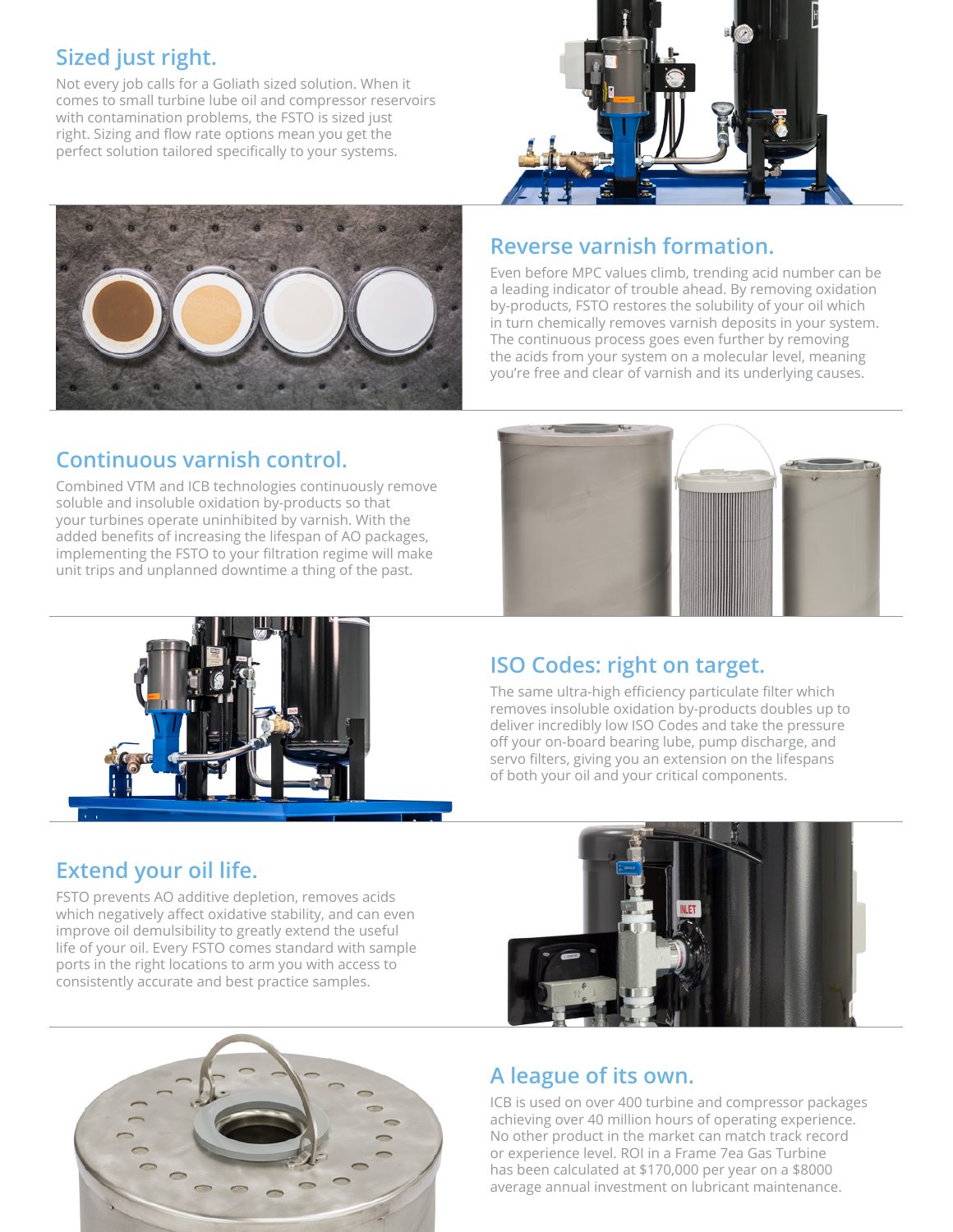# FSTO Specifications

| Dimensions <sup>1</sup>                       | Height<br>72" (183 cm)                                                                                                                                           | Length <sup>2</sup><br>47.5" (121 cm)         | Width $2$<br>31.5" (80 cm)                                                                                                                                                                  | Weight<br>585 lbs (265 kg)         |  |
|-----------------------------------------------|------------------------------------------------------------------------------------------------------------------------------------------------------------------|-----------------------------------------------|---------------------------------------------------------------------------------------------------------------------------------------------------------------------------------------------|------------------------------------|--|
| Connections                                   | Inlet<br>1" FNPT with locking ball valve                                                                                                                         |                                               | Outlet<br>1" FNPT with locking ball valve                                                                                                                                                   |                                    |  |
| Max Reservoir<br><b>Size</b>                  | FSTO05<br>600 gal (2,271 liters)                                                                                                                                 | FSTO <sub>1</sub><br>1,200 gal (4,542 liters) | FSTO <sub>2</sub><br>2,500 gal (9463 liters)                                                                                                                                                | FSTO4<br>5,000 gal (18,927 liters) |  |
| Element<br>Configuration                      | Particulate + Insoluble Filter<br>HP107L18-VTM710V                                                                                                               |                                               | <b>ICB</b><br>FSTO05: ICB600504-V<br>FSTO1: ICB600504-V x 2<br>FSTO2: ICB600524 -V<br>FSTO4: ICB600524-V x 2                                                                                |                                    |  |
| <b>Seals</b>                                  | Fluorocarbon + silicone                                                                                                                                          |                                               |                                                                                                                                                                                             |                                    |  |
| Operating<br>Temperature                      | <b>Fluid Temperature</b><br><b>Ambient Temperature</b><br>-4°F to 104°F<br>86°F to 176°F<br>(30°C to 80°C)<br>(-20C to 40C)                                      |                                               |                                                                                                                                                                                             |                                    |  |
| Materials of<br>Construction                  | <b>Housings</b><br><b>Tray</b><br>Carbon steel with industrial coating<br>Carbon steel with industrial coating                                                   |                                               |                                                                                                                                                                                             |                                    |  |
| Electric Motor                                | TEFC, 56-145 frame<br>0.5 hp, 1450-1750 RPM                                                                                                                      |                                               |                                                                                                                                                                                             |                                    |  |
| <b>Motor Starter</b>                          |                                                                                                                                                                  |                                               | MSP (motor starter/protector) in an IP65, aluminum enclosure with short circuit and overload protection.                                                                                    |                                    |  |
| Pump                                          | Cast iron, positive displacement gear pump with internal relief. Maximum pressure<br>on pump inlet 15 psi (1 bar). Consult factory for higher pressures.         |                                               |                                                                                                                                                                                             |                                    |  |
| Pump Bypass                                   | Full bypass at 150 psi (10 bar)                                                                                                                                  |                                               |                                                                                                                                                                                             |                                    |  |
| Pneumatic<br><b>Option Air</b><br>Consumption | ~40 cfm @ 80 psi <sup>3</sup>                                                                                                                                    |                                               |                                                                                                                                                                                             |                                    |  |
| Media<br>Description                          | VTM<br>$\beta$ 0.9 <sub>rci</sub> = 1000 particulate, insoluble oxidation<br>by-product and water removal media.                                                 |                                               | <b>ICB</b><br>Ion charge bonding resin media for molecular removal<br>of acids, varnish deposits, soluble oxidation by-products<br>and dissolved metal ions from mineral based turbine oil. |                                    |  |
| Fluid<br>Compatibility                        | Petroleum and mineral based fluids only (standard). For phosphate ester and other<br>specified synthetic fluids, see FSA (page 108) or contact factory.          |                                               |                                                                                                                                                                                             |                                    |  |
| <b>Hazardous</b><br>Environment<br>Options    | Select pneumatic powered unit (Power Option 00) or explosion proof NEC Article 501,<br>Class 1, Division 1, Group C+D. Call for IEC, Atex or other requirements. |                                               |                                                                                                                                                                                             |                                    |  |

<sup>1</sup>Dimensions are approximations taken from base model and will vary according to options chosen. 2Spill retention pan standard size. Consult factory for custom pan sizing.

<sup>3</sup>Air consumption values are estimated maximums and will vary with regulator setting.